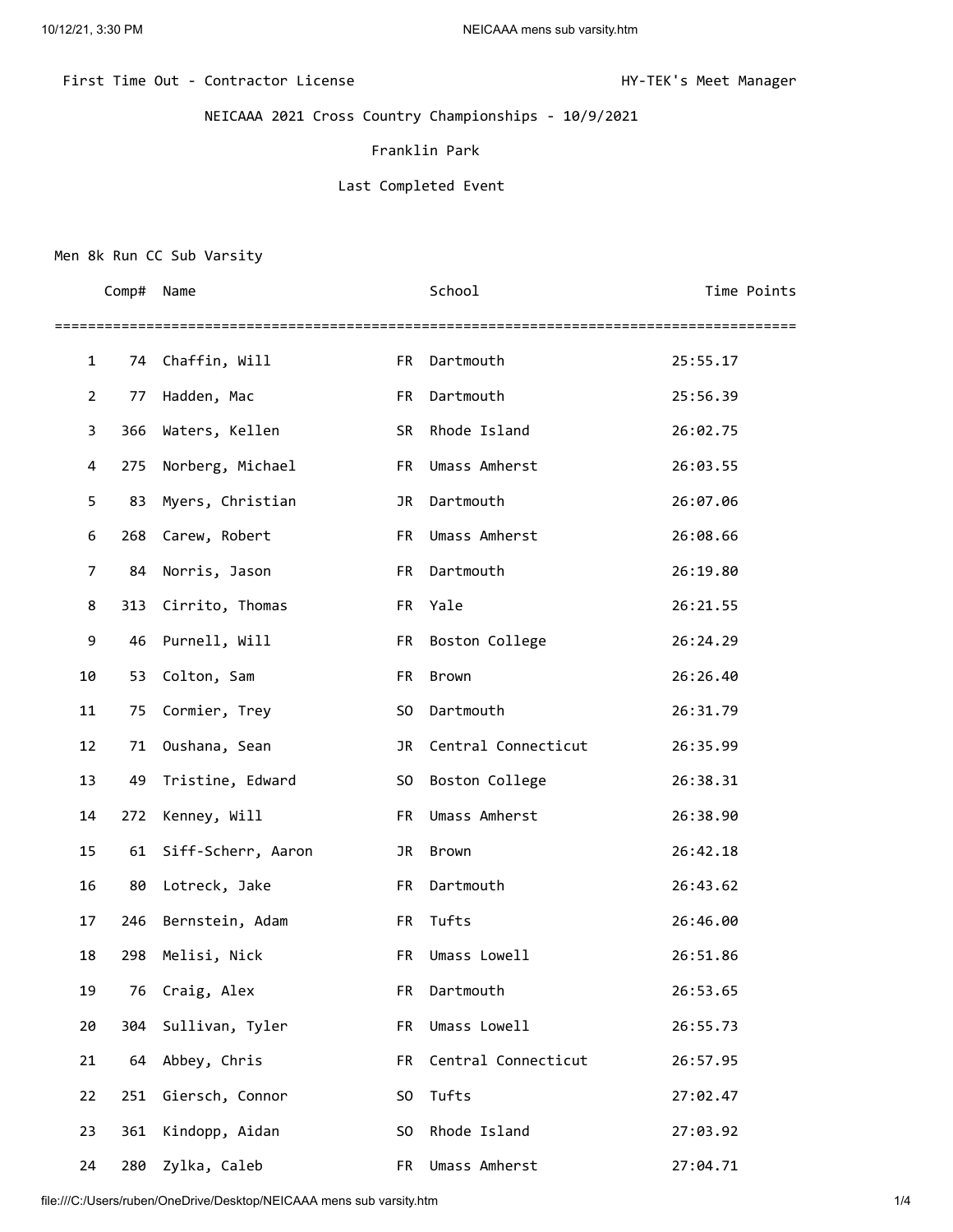| 25 | 282 | Benassi, Andrew      | FR             | Umass Lowell              | 27:05.82 |
|----|-----|----------------------|----------------|---------------------------|----------|
| 26 | 345 | Finn, Kevin          | FR             | University of New Hampshi | 27:07.58 |
| 27 | 265 | Walsh, Jack          | FR             | Tufts                     | 27:09.18 |
| 28 | 355 | Sawyer, Spenser      | S <sub>0</sub> | University of New Hampshi | 27:09.24 |
| 29 | 328 | Wyman, Cameron       | JR             | Yale                      | 27:09.83 |
| 30 | 6   | Dias, Chris          | JR             | American Int'l            | 27:10.00 |
| 31 | 257 | Oakes, Nathaniel     | FR             | Tufts                     | 27:10.91 |
| 32 | 41  | Helenius, Eero       | FR             | Boston College            | 27:11.26 |
| 33 | 190 | Watson, Jack         | S <sub>0</sub> | Quinnipiac                | 27:12.23 |
| 34 | 137 | Allaire, Griffin     | S <sub>0</sub> | Merrimack                 | 27:14.08 |
| 35 | 303 | Stedfast, Graham     | FR             | Umass Lowell              | 27:14.64 |
| 36 | 91  | Williams, Ben        | FR.            | Dartmouth                 | 27:15.36 |
| 37 | 157 | Nyklicek, Matthew    | SR             | Merrimack                 | 27:17.37 |
| 38 | 281 | Bellomo, Noah        | S <sub>0</sub> | Umass Lowell              | 27:18.46 |
| 39 | 292 | Farrington, Henry    | FR             | Umass Lowell              | 27:19.07 |
| 40 | 179 | Kiernan, Robert      | S <sub>0</sub> | Quinnipiac                | 27:19.70 |
| 41 | 297 | McCauliff, Chris     | S <sub>0</sub> | Umass Lowell              | 27:20.50 |
| 42 | 302 | Preble, Nolan        | FR             | Umass Lowell              | 27:24.61 |
| 43 | 14  | Smith, Gavin         | FR             | American Int'l            | 27:30.31 |
| 44 | 176 | Carballo, Kevin      | S0             | Quinnipiac                | 27:31.85 |
| 45 | 124 | Vandermark, Kyle     | JR             | Holy Cross                | 27:35.09 |
| 46 | 109 | Corbett, Andrew      | SR             | Holy Cross                | 27:40.65 |
| 47 | 288 | D'Ambrosio, Jonathon | FR.            | Umass Lowell              | 27:40.80 |
| 48 | 99  | Moffat, Samuel       | FR             | Hartford                  | 27:45.87 |
| 49 | 259 | Proulx, Ryan         | FR             | Tufts                     | 27:47.72 |
| 50 | 248 | Colford, Brady       | FR             | Tufts                     | 27:48.72 |
| 51 | 5.  | Dean, Caleb          | FR             | American Int'l            | 27:49.60 |
| 52 | 244 | Parzych, Michael     | FR             | Stonehill                 | 27:53.91 |
| 53 | 278 | Sambrotto, Raymond   | S0             | Umass Amherst             | 27:57.72 |
| 54 | 237 | Cann, Ian            | FR             | Stonehill                 | 27:59.89 |
| 55 | 339 | Adamy, Dillon        | S0             | University of New Hampshi | 27:59.95 |
| 56 | 147 | Gamache, Cole        | FR             | Merrimack                 | 28:02.02 |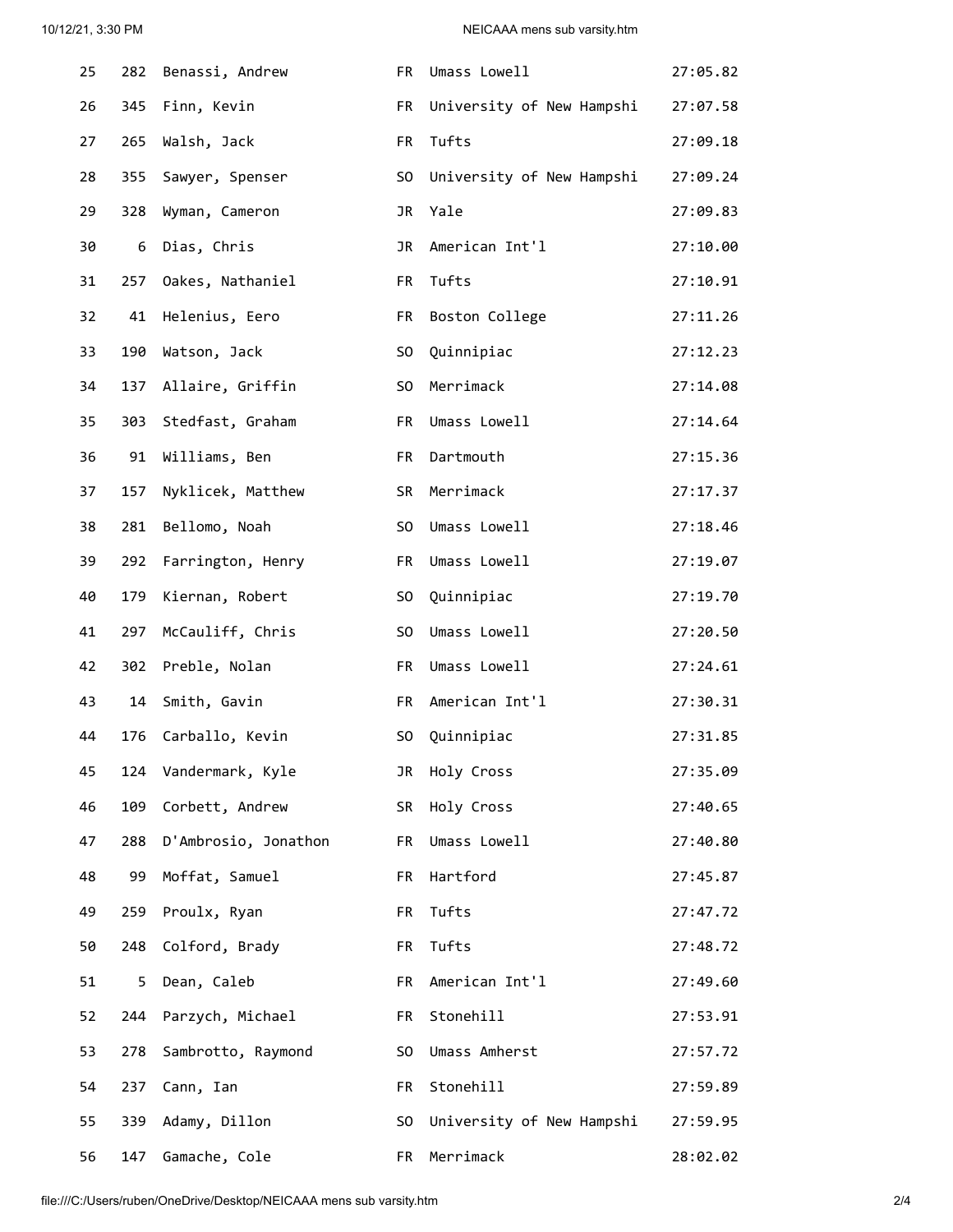| 10/12/21, 3:30 PM |     | NEICAAA mens sub varsity.htm |                |                           |          |  |
|-------------------|-----|------------------------------|----------------|---------------------------|----------|--|
| 57                | 256 | Musyoka, Enock               | FR             | Tufts                     | 28:03.70 |  |
| 58                | 352 | O'Sullivan, Martin           | <b>FR</b>      | University of New Hampshi | 28:04.38 |  |
| 59                | 63  | Young, Geordie               | JR             | Brown                     | 28:05.34 |  |
| 60                | 284 | Brigham, Timothy             | <b>FR</b>      | Umass Lowell              | 28:06.79 |  |
| 61                | 139 | Barnes, Colby                | S <sub>0</sub> | Merrimack                 | 28:07.95 |  |
| 62                | 258 | O'Toole, Jackson             | FR             | Tufts                     | 28:08.30 |  |
| 63                | 181 | Metcalfe, Keegan             | FR             | Quinnipiac                | 28:13.65 |  |
| 64                | 104 | Baker, Samuel                | FR             | Holy Cross                | 28:25.85 |  |
| 65                | 152 | Letellier, Neil              | S <sub>0</sub> | Merrimack                 | 28:27.84 |  |
| 66                | 26  | Mackie, Conner               | FR             | Assumption                | 28:30.70 |  |
| 67                | 253 | Johnson, James               | FR             | Tufts                     | 28:31.59 |  |
| 68                | 92  | Breighner, Ryan              | FR             | Hartford                  | 28:33.21 |  |
| 69                | 262 | Taylor, Jack                 | FR             | Tufts                     | 28:36.53 |  |
| 70                | 245 | Warner, Louis                | FR             | Stonehill                 | 28:36.58 |  |
| 71                | 125 | Welch, Jack                  | JR             | Holy Cross                | 28:39.32 |  |
| 72                | 155 | Maio, Matthew                | SR             | Merrimack                 | 28:39.44 |  |
| 73                | 102 | Speight, Matthew             | FR             | Hartford                  | 28:39.84 |  |
| 74                | 294 | Glowik, TJ                   | FR             | Umass Lowell              | 28:46.05 |  |
| 75                | 134 | Olivier, James               | SR             | Maine                     | 28:47.27 |  |
| 76                |     | 260 Schwartz, Josh           |                | FR Tufts                  | 28:48.20 |  |
| 77                | 118 | Oswald, Henry                | FR             | Holy Cross                | 28:50.46 |  |
| 78                | 96  | Gardner, David               | S <sub>0</sub> | Hartford                  | 28:50.76 |  |
| 79                | 232 | Wong, Adam                   | S <sub>0</sub> | St. Anselm                | 28:56.72 |  |
| 80                | 188 | Tuffey, Michael              | FR             | Quinnipiac                | 28:58.52 |  |
| 81                | 271 | Grady, Jackson               | FR             | Umass Amherst             | 29:04.18 |  |
| 82                | 159 | Swymer, Mark                 | SR             | Merrimack                 | 29:05.56 |  |
| 83                | 23  | Farago, Anthony              | SO             | Assumption                | 29:08.03 |  |
| 84                | 106 | Cahill, Michael              | FR             | Holy Cross                | 29:09.47 |  |
| 85                | 226 | Nelson, Thomas               | JR             | St. Anselm                | 29:15.54 |  |
| 86                | 263 | Tilton, Chris                | FR             | Tufts                     | 29:16.89 |  |
| 87                | 177 | Guarino, Jacob               | FR             | Quinnipiac                | 29:18.93 |  |
| 88                | 34  | Vecchia, Andrew              | FR             | Assumption                | 29:23.03 |  |
| 89                | 29  | Preston, Davis               | FR             | Assumption                | 29:33.85 |  |